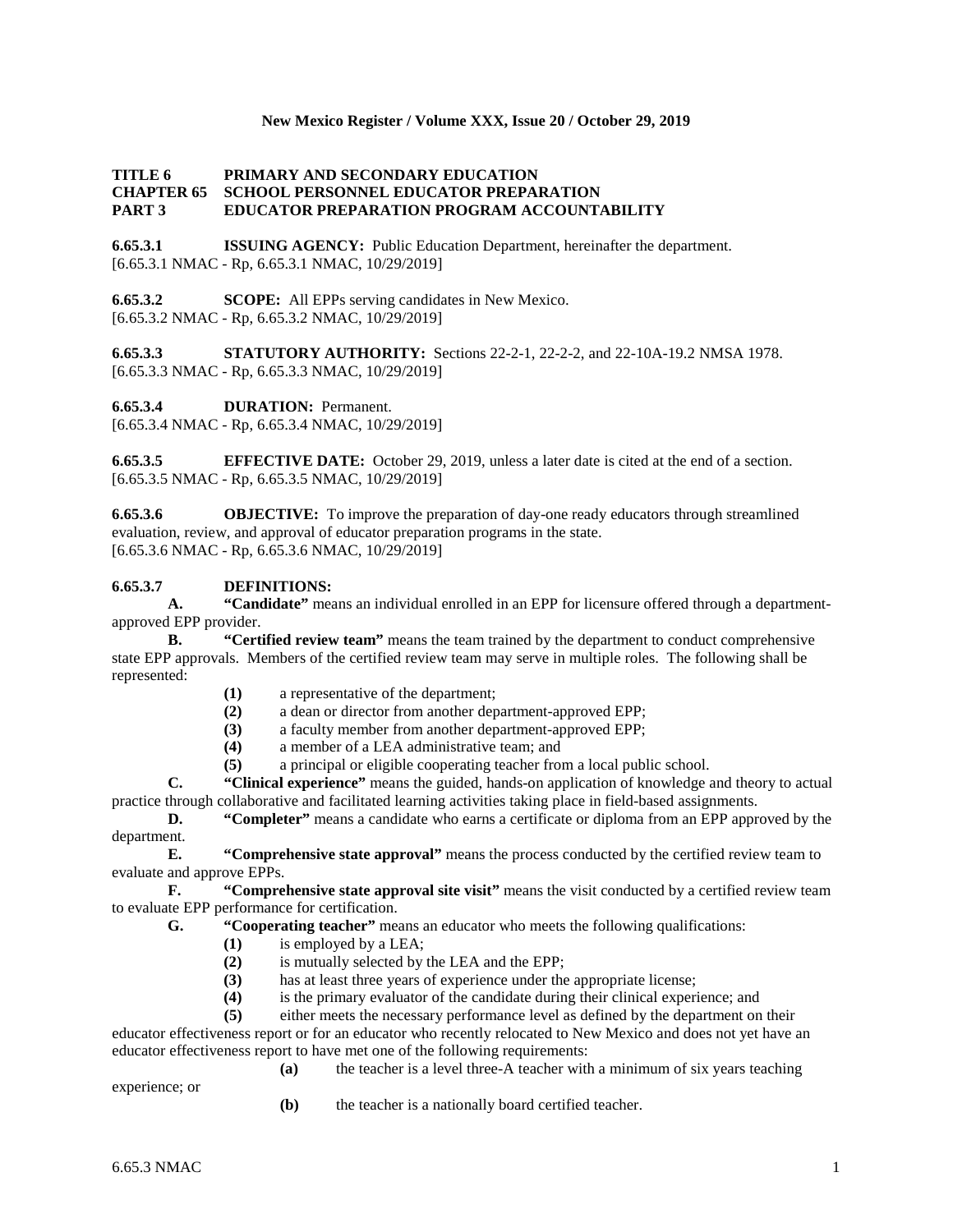**H. "Day-one ready educator"** means a teacher who positively impacts measurable student success from the first day the educator begins teaching by demonstrating deep content knowledge, the ability to motivate and actively engage students, the ability to personalize learning based on students' needs, and a willingness to engage in continuous efforts to improve teaching abilities.

**I. "Disposition"** means the professionalism demonstrated by a candidate indicating capacity to be a day-one ready educator.

**J. "EAR"** means educator accountability report required annually and designed to create a uniform statewide educator accountability reporting system to measure and track teacher and administrator education candidates from pre-entry to post-graduation in order to benchmark the productivity and accountability of New Mexico's educator workforce.

**K. "EPP"** means an educational preparation program offered by an educational preparation provider that is intended to lead to teacher licensure upon candidates' successful completion of the program.

**L. "EPP advisory board"** means the group of individuals appointed by the EPP who have unique knowledge regarding the educational needs of the local community.

**M. "EPP application"** means a written request on a department-approved form, to the PPSC to be a department-approved EPP.

**N. "EPP provider"** means any individual, private or public education association, corporation, or institution of higher education offering an EPP.

**O. "EES"** means the department-approved educator evaluation system.<br>**P. "Initial approval"** means the first time an EPP provider seeks and is

**P. "Initial approval"** means the first time an EPP provider seeks and is granted approval from the PPSC to create a new EPP in the state of New Mexico.

**Q. "LEA"** means a local educational agency. A LEA may be a public school district, a state-charted charter school, or a state-educational agency.

**R. "New Mexico teacher assessments"** means the tests required for individuals seeking initial New Mexico licensure.

**S. "PPSC"** means the professional practices and standards council, which approves EPPs as defined in 6.2.8 NMAC.

**T. "Program revision"** means the addition of new licensure programming or modifications made to an existing department-approved EPP, including changes to standards.

**U. "Quality review rubric"** means the department-approved tool used by the certified review team during a comprehensive state approval site visit.

**V. "Revocation"** means a department decision to no longer recognize an EPP as approved by the department nor to license candidates completing coursework at the revoked EPP provider within three semesters of revocation.

[6.65.3.7 NMAC - Rp, 6.65.3.7 NMAC, 10/29/2019]

#### **6.65.3.8 APPLICATION PROCESS FOR APPROVAL:**

**A.** EPP providers seeking a program revision for an existing department-approved EPP and EPP providers seeking initial approval of an EPP shall submit an EPP application to the department.

**B.** Applications shall provide the information outlined in the PPSC manual and meet the general requirements of 6.65.3.9 NMAC.

[6.65.3.8 NMAC - Rp, 6.65.3.8 NMAC, 10/29/2019]

#### **6.65.3.9 EDUCATOR PREPARATION PROGRAM GENERAL REQUIREMENTS:** EPPs shall

meet requirements as stated in state statute, regulation, and the following additional requirements.

**A.** EPPs shall establish rigorous entry requirements, including a successful completion of the department's required background check and approval process.

**B.** EPPs shall ensure that opportunities for clinical experiences are provided to candidates continuously throughout their enrollment.

**(1)** Clinical experiences shall begin upon the candidate's entrance into an EPP.

**(2)** The majority of clinical experiences shall align with the area, subject, or category of certification or license being sought by the candidate.

**(3)** During at least one of the candidate's multiple clinical experiences, candidates shall serve as a teacher in a school under the supervision of a cooperating teacher and plan and deliver independent instruction to students on a regularly scheduled basis.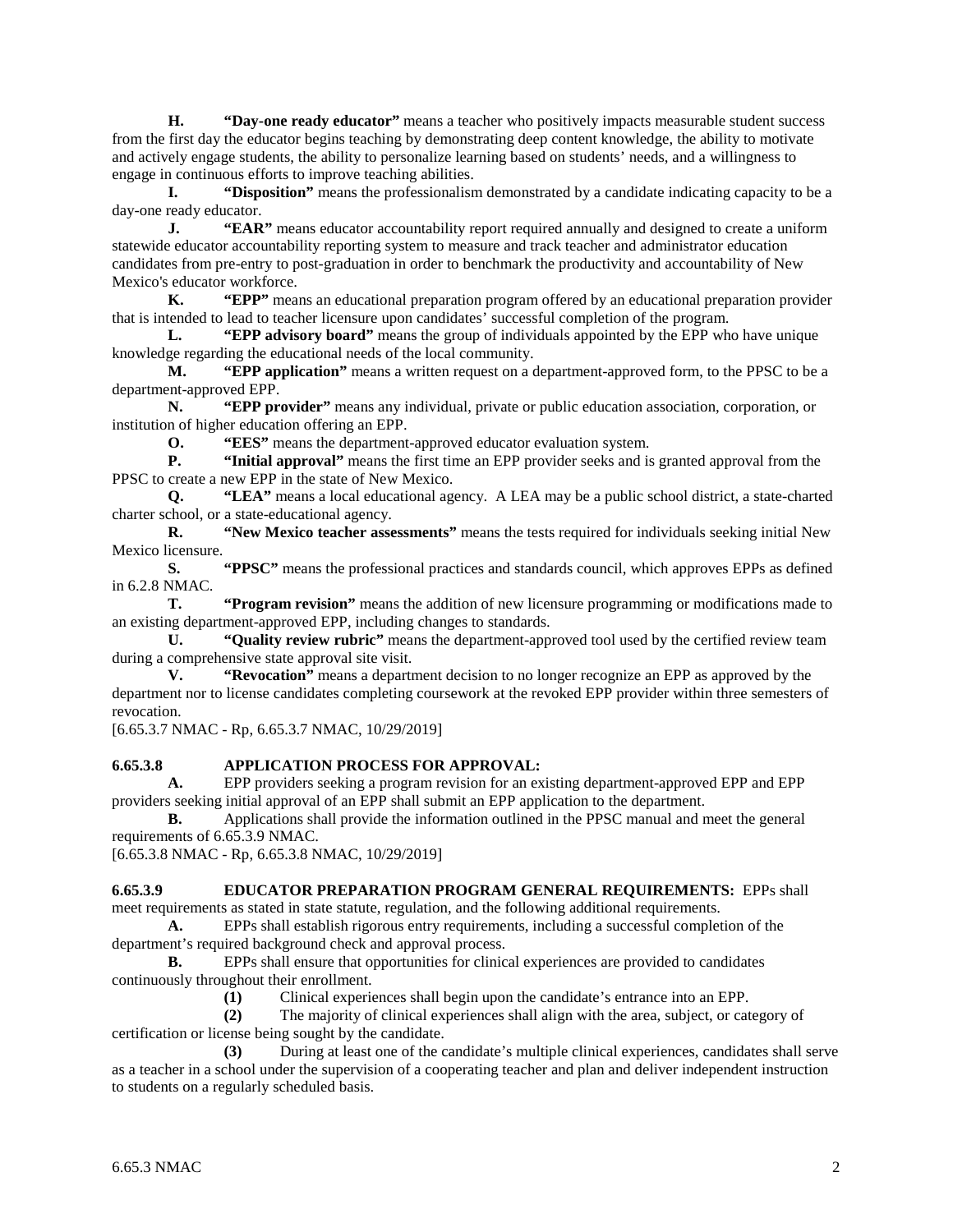**C.** EPPs shall ensure that candidates embrace and execute their responsibility as educators to develop the skills and capacities to implement meaningful practices for parent and family engagement, notably keeping families fully informed of their child's progress towards college-and-career readiness, on a regular basis, using objective measures in all subject areas.

**D.** EPPs shall establish partnerships with stakeholder groups to fulfill requirements related to clinical experiences and meet the needs of LEAs. At a minimum, partners shall include:

**(1)** classroom teachers;

- **(2)** principals;
- **(3)** superintendents;
- (4) human resource directors;<br>(5) curriculum directors: and
- **(5)** curriculum directors; and
- **(6)** the EPP advisory board.

**E.** Programs for all teachers shall include instruction in pedagogy that is aligned with department standards pursuant to 6.61.2 NMAC through 6.61.12 NMAC.

**F.** EPPs shall conduct a minimum of three formally documented observations that include verbal and written feedback on the candidate's practice.

**(1)** Observations and evaluations of candidates shall be aligned with the four domains of EES:

- **(a)** planning and preparation;
- **(b)** creating an environment for learning;
- **(c)** teaching for learning; and
- **(d)** professionalism.

**(2)** Results of evaluations and observations shall inform program interaction with the candidate including feedback, placement, remediation, and support.

**(3)** Documentation of observations shall be stored by the EPP for a minimum of five years after candidate completion and shall be available to the completer and the department upon request.

**G.** EPP providers shall establish rigorous exit requirements in alignment with those required to seek licensure from the department. These exit requirements shall, at a minimum, include:

**(1)** successful demonstration of competency in all relevant areas, subjects, or categories of the New Mexico teacher assessments; and

**(2)** a written recommendation from the EPP that the candidate demonstrates the dispositions necessary for success in the classroom and other learning environments.

**H.** EPP providers shall detail in the EPP application how the EPP provider plans to provide support to the candidates' completion of all teaching licensure requirements and department processes, including passage of all necessary assessments.

**I.** In a form approved by the department and no later than September 1, all EPPs shall annually submit candidate-level data required by the EAR. Failure to comply with data reporting and collection requests may result in revocation of the EPP's approval.

**J.** EPPs shall fully comply, in a timely manner, with all requirements that allow the department to generate the EAR and the comprehensive state approval.

[6.65.3.9 NMAC - Rp, 6.65.3.9 NMAC, 10/29/2019]

# **6.65.3.10 EDUCATOR ACCOUNTABILITY REPORT:**

**A.** Each EPP's annual EAR shall include the following information on teacher and administrator education candidates and indicators of program success:

**(1)** the standards for entering and exiting the program;

**(2)** the number of hours required for clinical experience, including student teaching and administrator internship;

**(3)** the number and percentage of candidates needing developmental course work upon entering the program;

- **(4)** the number and percentage of completers for each program;
- **(5)** the number and types of degrees received by completers;

**(6)** the number and percentage of completers who pass the New Mexico teacher or administrator assessments for initial licensure on the first attempt;

**(7)** a description of each program's placement practices;

**(8)** the number and percentage of completers hired by New Mexico school districts; and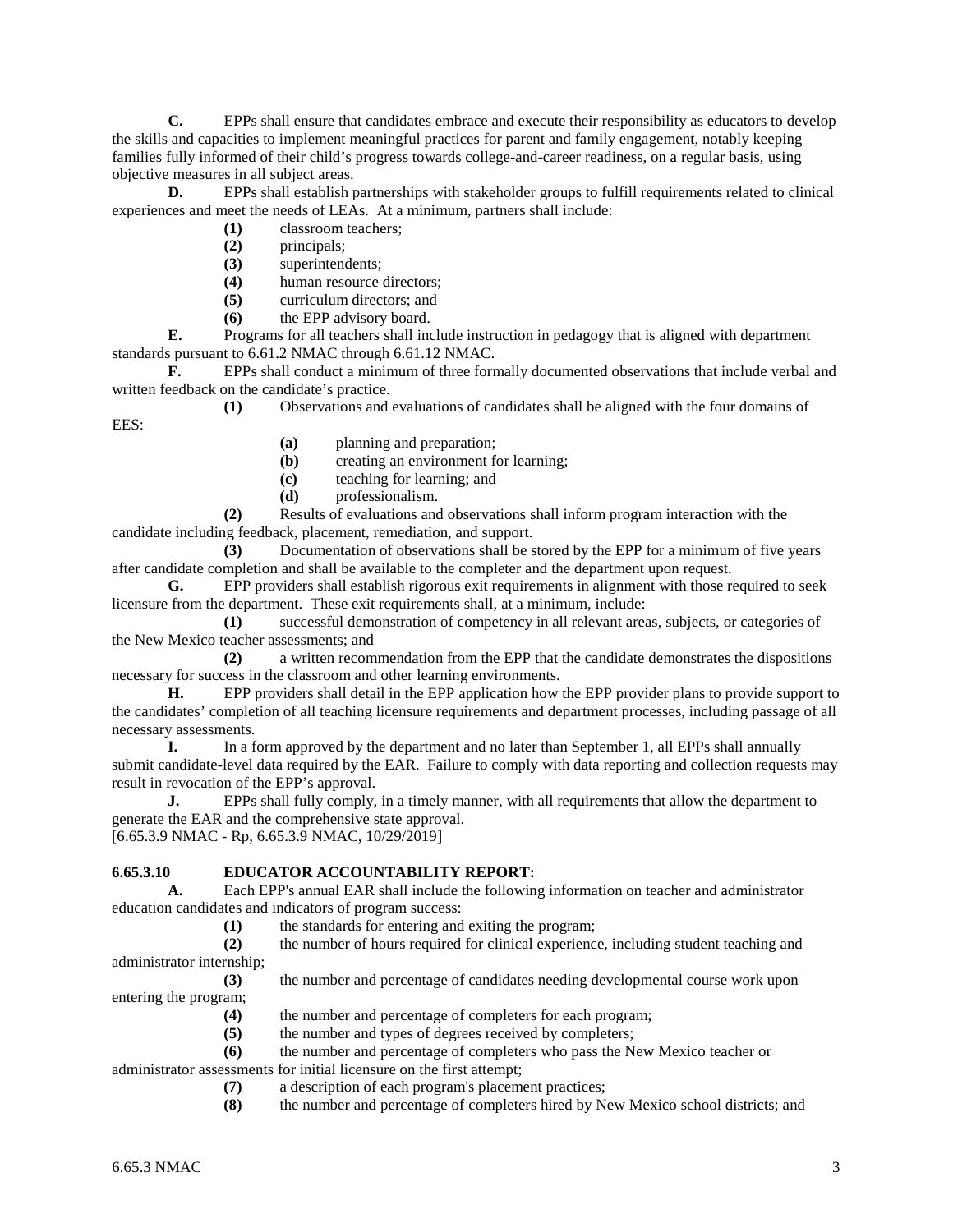**(9)** the demographics of an EPP's candidates and completers.

**B.** The EAR shall include an evaluation plan that includes high performance objectives. The plan shall include objectives and measures for increasing the following:

**(1)** student achievement for all students;

**(2)** teacher and administrator retention, particularly in the first three years of a teacher's or administrator's career;

**(3)** the percentage of candidates who pass the New Mexico teacher assessments for initial licensure on the first attempt;

**(4)** the percentage of secondary school classes taught in core academic subject areas by teachers who demonstrate by means of rigorous content area assessments a high level of subject area mastery and a thorough knowledge of the state's academic content and performance standards;

**(5)** the percentage of elementary school classes taught by teachers who demonstrate by means of a high level of performance in core academic subject areas their mastery of the state academic content and performance standards;

- **(6)** the number of teachers trained in math, science, and technology;
- **(7)** the number of teachers trained in special education;
- **(8)** the number of teachers teaching in low socioeconomic schools; and
- **(9)** the number of teachers retained in teaching in New Mexico.

**C.** EPPs shall administer a completer survey within six months of completion that measures the completer's perception of their own readiness and individual effectiveness in the classroom.

**D.** EPPs shall initiate all necessary data requests to fill EAR requirements and shall be responsible for collecting, analyzing, and reporting data.

[6.65.3.10 NMAC - Rp, 6.65.3.10 NMAC, 10/29/2019]

**6.65.3.11 COMPREHENSIVE STATE APPROVAL SITE VISITS:** EPPs shall fully cooperate with the comprehensive state approval process. The department shall develop and publish on the department website an EPP manual outlining the comprehensive site visit process that shall include all documents necessary for the state approval. Site visits shall occur every three years on a calendar determined by the department unless the status of a program, as outlined in 6.65.3.12 NMAC, changes in a way that merits more frequent visits.

**A.** The comprehensive state approval process shall assess the performance of the EPP on the four components of the quality review rubric:

- **(1)** curriculum design and delivery;
- **(2)** clinical experience;
- **(3)** candidate quality; and
- **(4)** continuous improvement.

**B.** The comprehensive state approval site visit shall include the following three elements:

**(1)** Self-evaluation. EPPs shall complete the self-evaluation documents in the EPP manual prior to the site visit. Documents shall be submitted to the department at least four weeks prior to the site visit. Documents shall include:

**(a)** quality review rubric;

**(b)** quality review worksheets for each of the four key components on the quality

review rubric; and

**(c)** data and other documentation listed as supplemental evidence in the EPP manual accompanied by any releases for such information, if necessary.

**(2)** Comprehensive state approval site visit. The certified review team shall conduct the site visit and review the EPP using the quality review rubric.

**(3)** Summative conference. The certified review team shall debrief the site visit with the EPP and present their initial findings.

**C.** At the end of the comprehensive state approval site visit, the EPP shall be assessed on its overall performance and shall be rated with one of following site visit classifications defined in the EPP manual:

- **(1)** industry leader;
- **(2)** well-developed;
- **(3)** proficient;
- **(4)** developing; or
- **(5)** underdeveloped.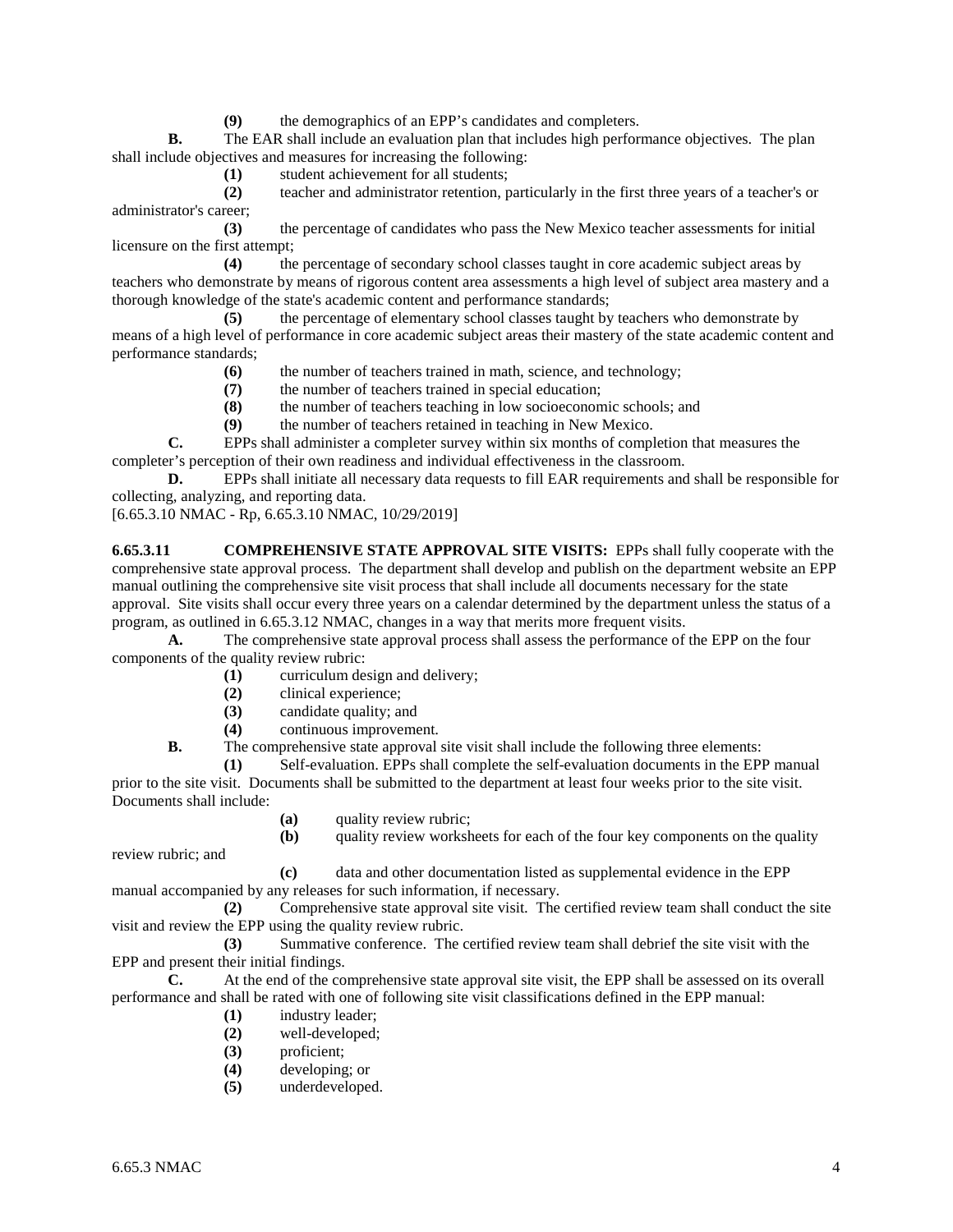**D.** The certified review team shall release a final written report to the EPP containing the EPP's scores on each component of the quality review rubric and their overall performance no later than 90 calendar days after the comprehensive state approval site visit.

**E.** EPPs shall have 30 calendar days after receiving the report to submit a response, in writing, to the department to indicate any alleged factual errors and to provide any documentation deemed necessary to support the allegations. If, after review of the EPP's response, the department determines the error to be valid, the report shall be amended within 20 calendar days.

[6.65.3.11 NMAC - Rp, 6.65.3.11 NMAC, 10/29/2019]

**6.65.3.12 COMPREHENSIVE STATE APPROVAL PROCESS:** The comprehensive state approval process shall determine whether an EPP earns approval for continued operation, is placed on probation, or has its approval revoked. The EPP status shall determine the frequency of comprehensive state approval site visits and the scope of EPP responsibilities. EPPs shall be notified of their status by the department no later than November 30 annually.

**A. Level one probation.** EPPs shall be placed on level one probation if the EPP fails to demonstrate progress toward meeting objectives included in its EAR or if the certified review team identifies an issue during the comprehensive state approval site visit resulting in an underdeveloped classification outlined in Subsection C of 6.65.3.11 NMAC. The secretary shall notify the EPP of level one probation status in writing no later than 30 calendar days after the EPP is placed on level one probation. Responsibilities of EPPs on level one probation shall include the following:

**(1)** participation in professional development and technical assistance prescribed by the department;

**(2)** development of an improvement plan that addresses program deficiencies that shall be submitted to the certified review team for approval within 90 calendar days of notification of level one probation status; and

**(3)** participation in department monitoring to ensure implementation and progress as outlined in the approved improvement plan.

**(4)** An EPP may exit level one probation after one academic year and upon fulfillment of its probationary responsibilities and demonstration of progress toward EAR objectives.

**(5)** Within two academic years, an EPP shall fulfill its level one probationary responsibilities and demonstration of progress toward EAR objectives. An EPP shall not be allowed to remain on level one probation for more than two academic years after initial level one probation status placement.

**B. Level two probation.** EPPs shall be placed on level two probation if the EPP fails to demonstrate substantial progress outlined in the improvement plan. The secretary shall notify the EPP of level two probation status in writing no later than 30 calendar days after the EPP is placed on level two probation. Responsibilities of EPPs on level two probation shall include the following:

**(1)** participation in professional development and technical assistance prescribed by the department;

**(2)** development or amendment of an improvement plan that addresses program deficiencies that shall be submitted to the certified review team for approval within 90 calendar days of notification of level two probation status;

**(3)** participation in department monitoring to ensure implementation and progress as outlined in the approved improvement plan; and

**(4)** participation in an annual state approval site visit until the EPP exits level two probation.

**(5)** An EPP may exit level two probation to level one probation after one academic year and upon fulfillment of its probationary responsibilities and demonstration of progress toward EAR objectives.

**(6)** Within two academic years, an EPP shall fulfill its level two probationary responsibilities and demonstration of progress toward EAR objectives. An EPP shall not be allowed to remain on level two probation for more than two academic years after initial level two probation status placement.

**C. Revocation.**

- **(1)** The department may revoke an EPP's approval for any of the following reasons:
	- **(a)** not exiting level one or level two probation status within two academic years; or

**(b)** failing to meet reporting or compliance requirements as set forth by statute,

department regulation, or guidance provided in department manuals.